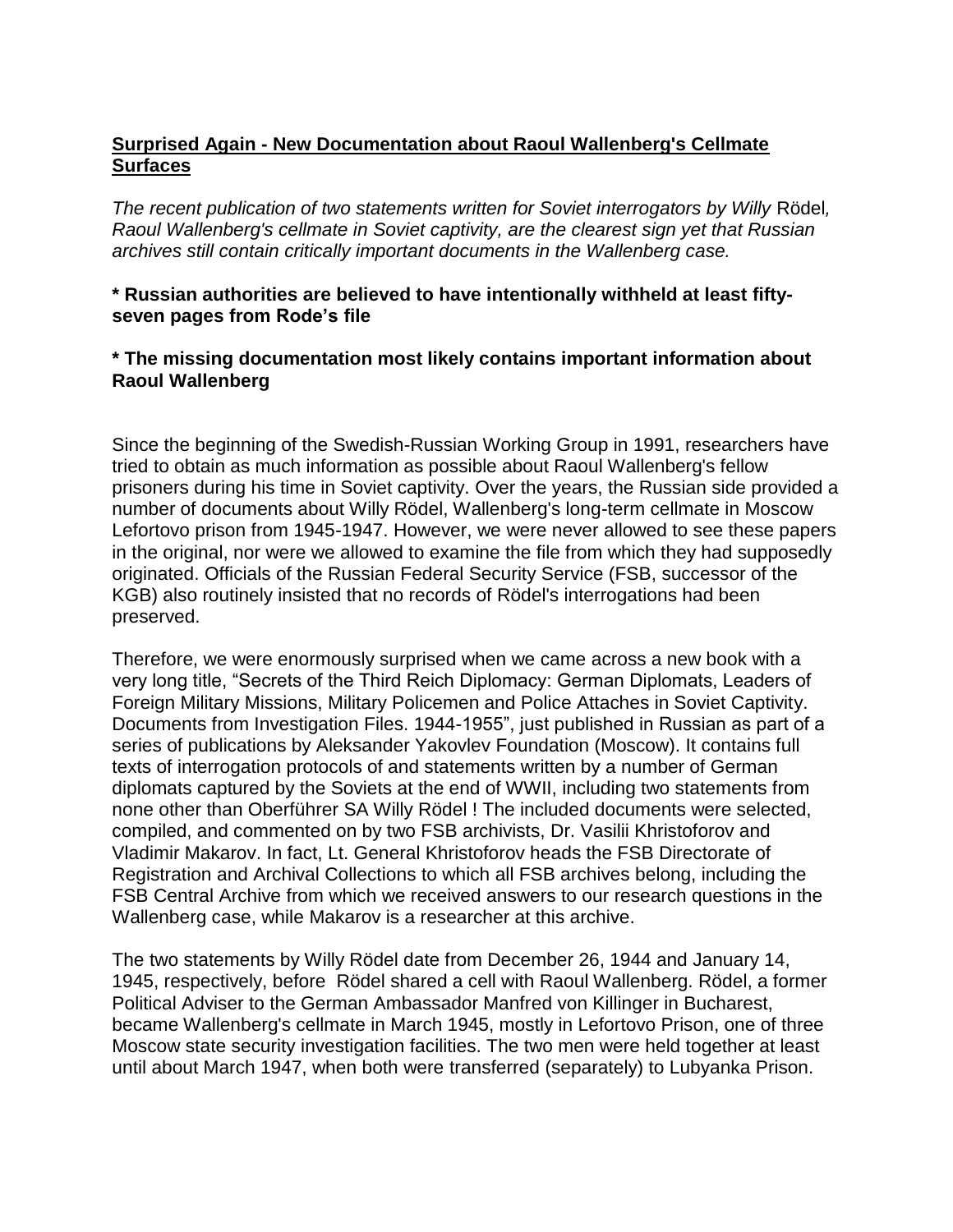In the now released statement made in January 1945, Rödel describes the activities of Sturmbannführer SS Gustav Richter, Police Attaché at the German Embassy, Bucharest and a German consultant of the Romanian government on the so-called "Jewish question". This is an interesting fact, since Soviet investigators placed Raoul Wallenberg in Richter's cell in Lubyanka Prison, shortly after his arrival in Soviet captivity in February of 1945. While it does not have any bearing on our current discussion, the mere existence of Rödel's statements in the FSB archives is more than noteworthy.

Khristoforov and Makarov indicate that the originals of Rödel's two statements are kept in file PF-9653 at the FSB Central Archive. It appears that this file was also the source for materials that were presented to the Swedish Working Group back in April 1993, when Russian officials turned over a set of documents about Willy Rödel.

The documentation offered by Mr. Khristoforov's predecessor, Konstantin Vinogradov, included Rödel's prisoner card, an envelope containing personal items, such as his passport, a full copy of his death certificate and an autopsy report. The documents indicate that Rödel was held in Lubyanka Prison until October 1947, when he suddenly died of a heart failure (which is extremely suspicious) during a transfer to the Krasnogorsk Camp for POWs in the Moscow suburbs.

Mr. Vinogradov firmly stressed that there were no other papers available about Willy Rödel . He added that the source for the few pages he had presented was a so-called "operative correspondence" file, containing communications between prison officials and security organs about imprisoned foreign diplomats. According to Vinogradov, this particular collection consists of 549 pages and includes information about one or two other cases, such as the highly sensitive one of Istvan Bethlen, the former Hungarian Prime Minister who had been arrested in 1945 and died a year later in Soviet captivity.

The copies we received in 1993 from this file showed no page numbers. In 2009, the FSB explained that the pages concerning Willy Rödel were numbered 543-548. Rödel's case was apparently the last one in the collection, with the envelope bearing the number "549". Rödel's newly released statements carry the page numbers 477-484 (with a one-page gap in between). With the 1993 release covering only pages 543-549, that leaves fifty seven pages that researchers have not seen!

If the early statements made by Willy Rödel in Soviet imprisonment survived even though Russian officials have told us adamantly for two decades that they did not, we cannot help but wonder if Rödel's interrogations dating from the time he was held together with Raoul Wallenberg also continue to exist. Perhaps then this is the real reason why we have not been allowed to review the fifty-seven still secret pages in this material?

It is not the only point about which Russian officials have been less than truthful. FSB archivists have also repeatedly stated that no personal or investigation file was ever created for Willy Rödel. A document we found in the investigation file of the German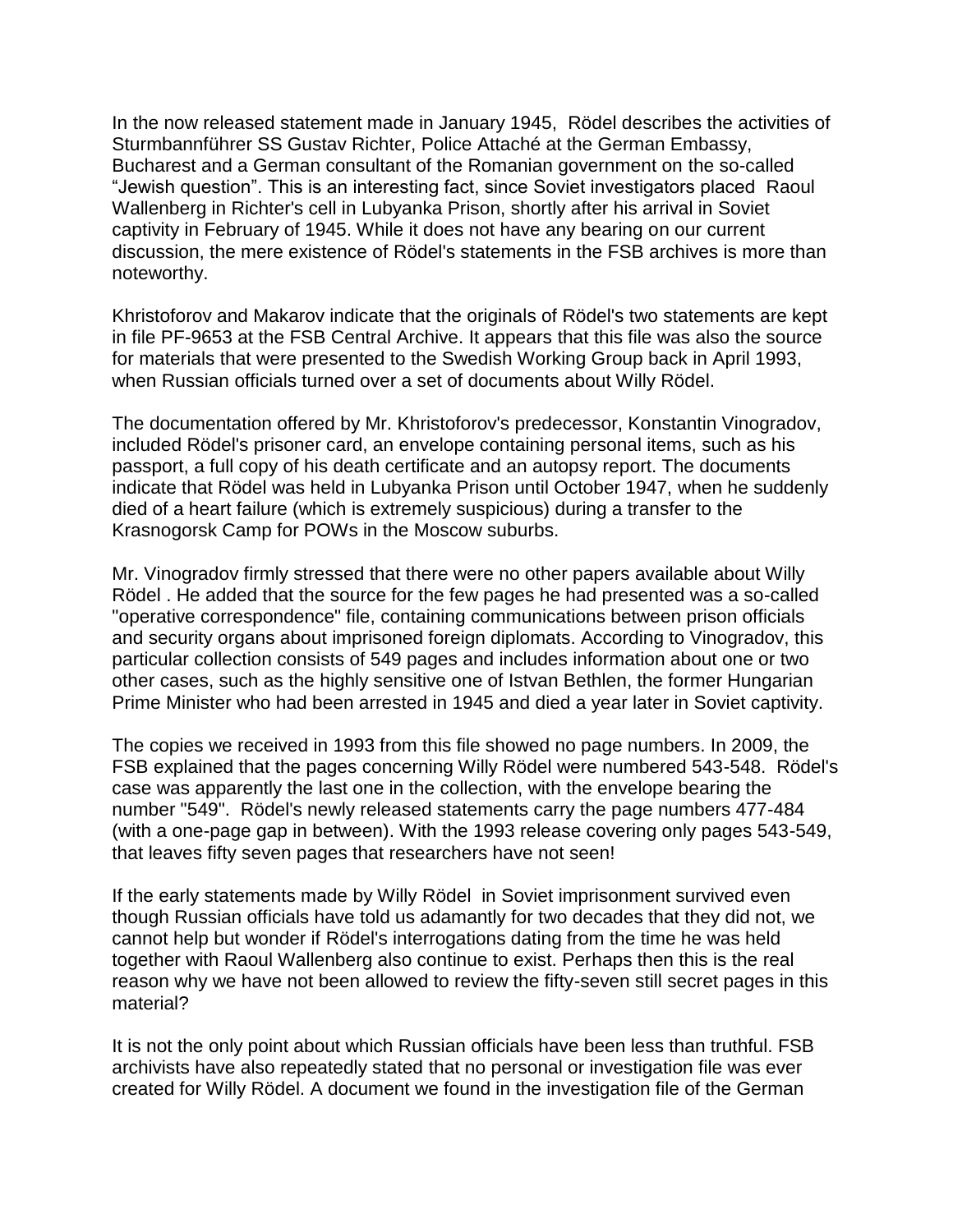military diplomat General Alfred Gerstenberg, which carries a handwritten notation dating from June 14, 194[6] "The original of the handwritten testimony is kept in Rödel's file", proves that this statement too is incorrect. In fact, it appears that a large part of that file has been preserved, with full knowledge of the Russian archival personnel.

When we requested to review Willy Rödel's materials in the so-called "operative correspondence file" in 1993, we were not allowed to do so. The sudden surfacing of the new papers is definitely of great importance. It confirms our previously stated belief that additional documentation is indeed available and has been intentionally withheld by the Russian authorities.

As we discovered in late 2009, this has been the case with other key files, such as the interrogation registers of Lubyanka prison for July 23, 1947. Despite twenty years of repeated requests, researchers had never been given the full list of prisoners who had been called for questioning on that particular day because apparently they all had knowledge of Wallenberg's presence in the Soviet Union. We found out only two years ago that the line-up had included Willy Rödel and a "Prisoner Nr. 7" who Russian officials now suddenly indicated was with "great likelihood" Raoul Wallenberg. The obvious question is: Why was this information not made available to us back in 1991?!

The best possible answer is that the information was most likely withheld because it would have raised doubts about Soviet era claims that Wallenberg had died of a heart attack in prison six days earlier, on July 17, 1947. At the very least it appears that Russian officials were keen to avoid any information that would distract from that scenario.

The "Introduction" to the new book signed by Khristoforov and Makarov suggests that the authors had access to additional materials about Rödel, including detailed information about his personal life and career. Most probably, the authors took this information from other withheld documents kept in the same "operative" collection. The overall evidence, unfortunately, points to a systematic effort to deflect serious inquiries and to mislead researchers.

The last time we formally requested a full and direct review of the "operative correspondence file" presented by Mr. Vinogradov was in 2010. Our request was, as always, denied. Now we will definitely ask for it again and for other documentation to which we have been consistently refused access. The overall evidence, unfortunately, points to a systematic effort to deflect serious inquiries and to mislead researchers.

If large parts of Willy Rödel's file survive, one has to wonder if similar records may not also have been preserved for other figures closely associated with the Wallenberg case, such as Wallenberg's chauffeur, Vilmos Langfelder, who was arrested together with him in January 1945; Langfelder's cellmate, Sandor Katona, for whom supposedly no records survive; and finally for Raoul Wallenberg himself, whose personal and investigative files were supposedly completely destroyed. At this point, we really cannot believe in mere reassurances any longer. A comprehensive review of all documentation